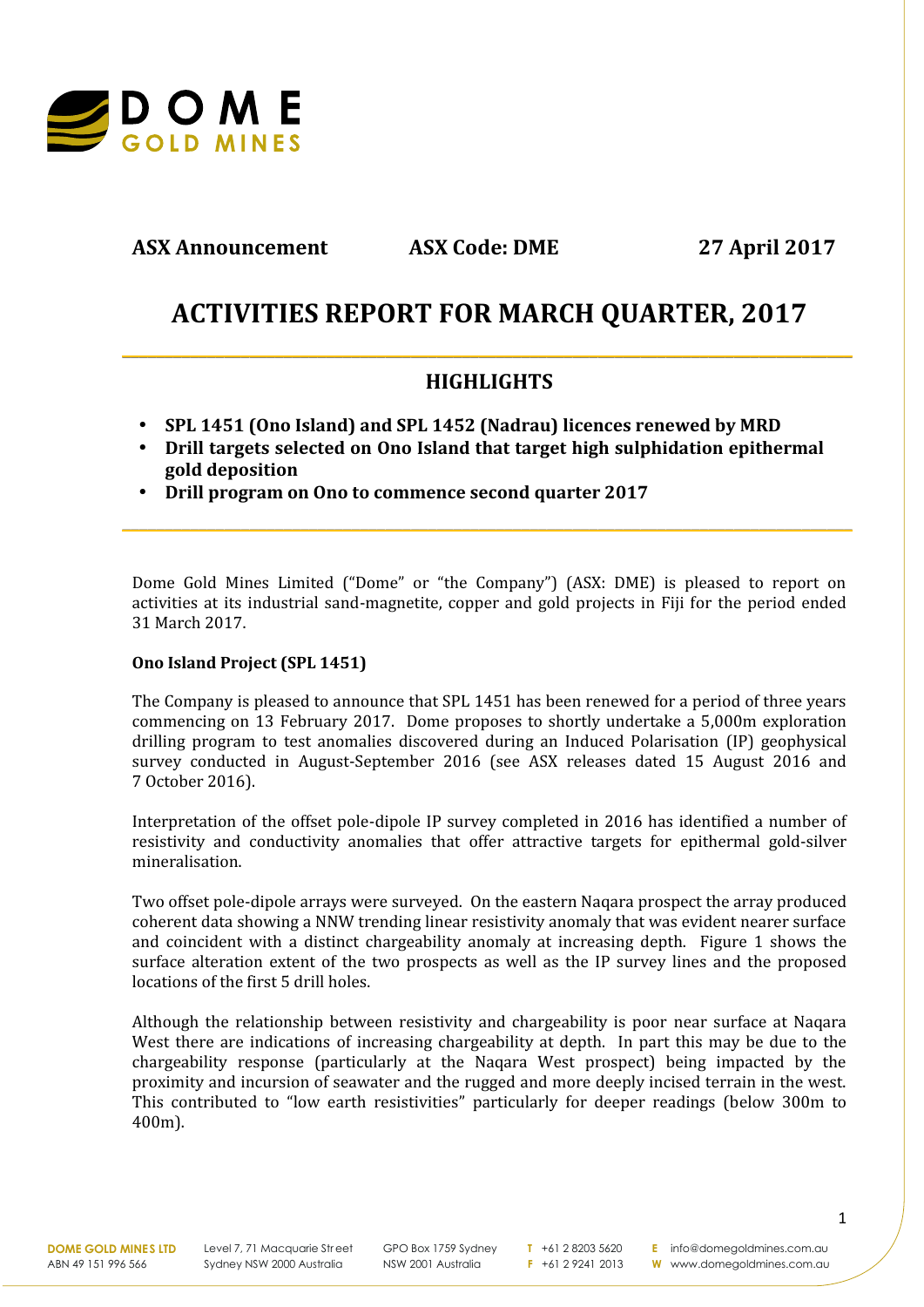



**Figure 1 -Naqara East and West Prospects on Ono Island showing the extent of hydrothermal alteration and the IP survey lines. Proposed drill hole locations (A to E) are based on the IP results and surface geology**



**Figure 2 – Schematic model of a volcano showing the typical location of sulphide mineralisation relative to the interpreted land surface on Ono Island.**

**DOME GOLD MINES LTD** ABN 49 151 996 566

Level 7, 71 Macquarie Street Sydney NSW 2000 Australia

GPO Box 1759 Sydney NSW 2001 Australia

**T** +61 2 8203 5620 **F** +61 2 9241 2013

**E** info@domegoldmines.com.au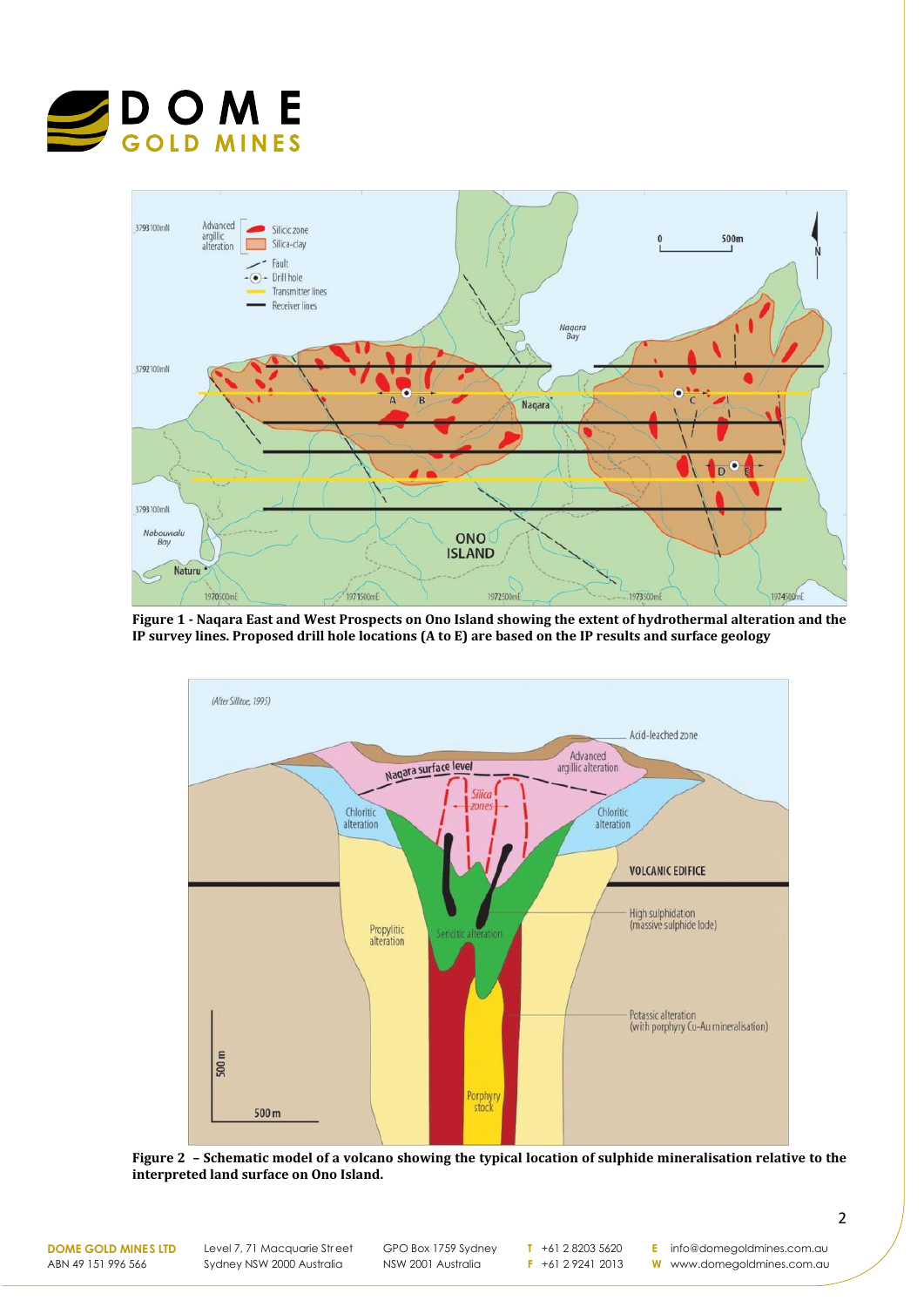

Results from the IP survey in combination with anomalous geochemistry, geological/alteration mapping and petrological studies of outcrop samples justify undertaking an initial exploration drilling program on Ono Island, targeting epithermal gold. As one of the few remaining untested epithermal targets along the so-called "Rim of Fire" in the South West Pacific, Ono is a rare opportunity for the discovery of a major gold deposit.

The schematic model in Figure 2 shows how the hydrothermal alteration, anomalous geochemistry, present land surface and IP data may indicate the presence of gold-silver bearing sulphide mineralisation in this environment. Up to 10 x 500m diamond drill holes are planned in the first stage of the program.

#### **Nadrau Project (SPL 1452)**

Dome is pleased to report that SPL 1452 was renewed for a further period of 2 years from 13 February 2017. SPL 1452 covers an area in Central Viti Levu where geological mapping and soil geochemistry have outlined two porphyry copper-gold prospects (Namoli and Wainivau). Future exploration on these prospects will include IP and magnetometer surveys. The objective of this work is to provide focus for a future exploration drilling program at both the Namoli and Wainivau Prospects.

#### **EXPLORATION PLANS – JUNE QUARTER 2017**

Following on from the offset pole-dipole IP survey at Ono Island, a ten-hole diamond drilling program is being planned, with two holes in Naqara West and three proposed at Naqara East followed by a further five holes on the best targets to emerge from that initial work. The proposed first five holes are designated A, B., C, D and E on Figure 1.

Funding continues to be sought to complete the Definitive Feasibility Study on the Sigatoka industrial sand-magnetite project.

#### **CORPORATE**

Subsequent to the end of the quarter, the Company reached agreement to place 1,567,500 new fully paid ordinary shares to raise \$337,012 from professional and sophisticated investors.

Expenditure incurred on exploration activities during the quarter totalled \$137,000.

As at 31 March 2017, Dome held \$333,292 in cash.

For further information about Dome and its projects, please refer to the Company's website [www.domegoldmines.com.au] or contact the Company at (02) 8203 5620.

Me clared

J V McCarthy ef Executive Officer